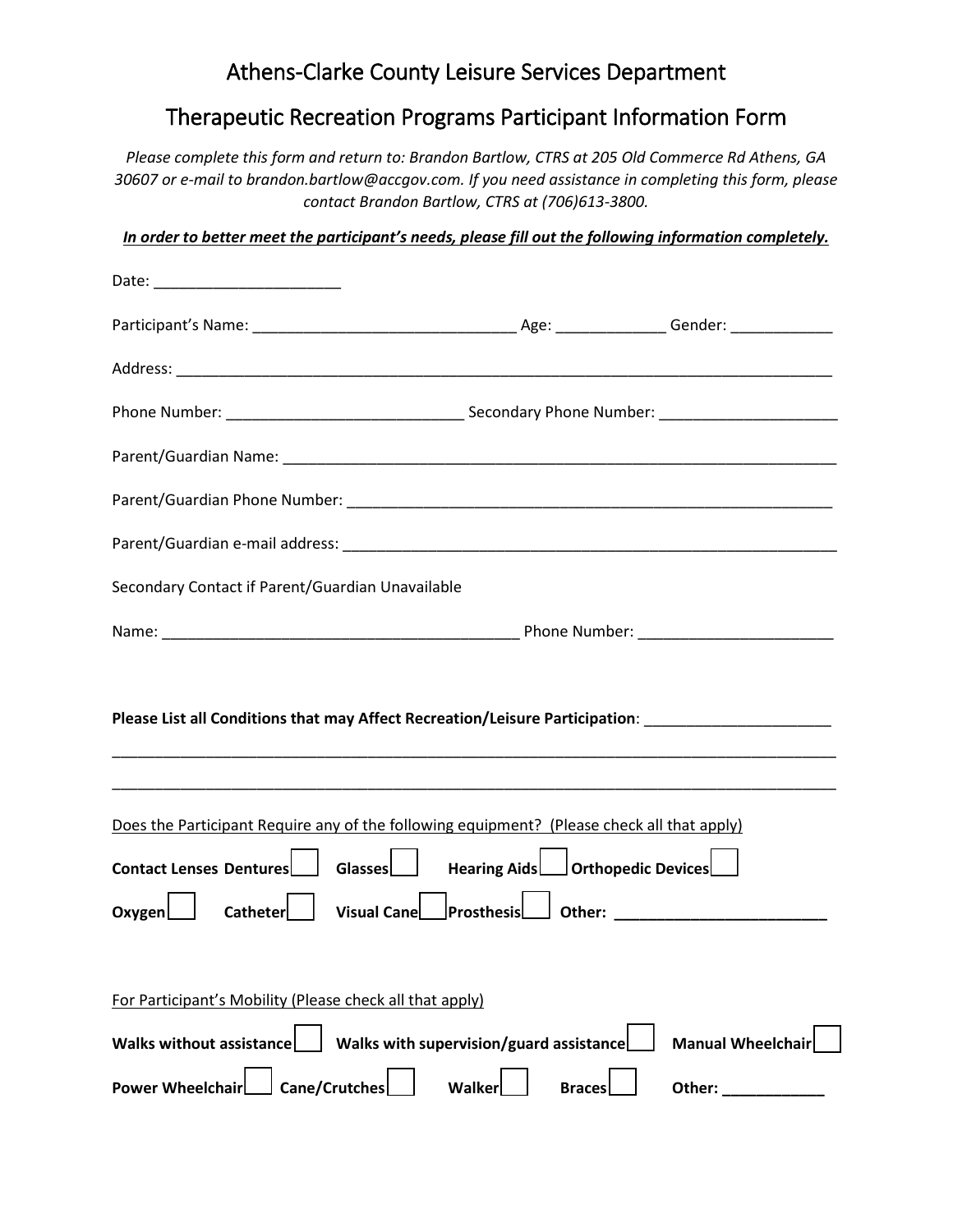| For Participant Communication (Please check all that apply)                                                                                                                                                                    |  |  |  |  |  |
|--------------------------------------------------------------------------------------------------------------------------------------------------------------------------------------------------------------------------------|--|--|--|--|--|
| Speaks Fluently<br>Able to Read<br>Able to Write<br><b>Uses Gestures</b>                                                                                                                                                       |  |  |  |  |  |
| Uses Sign Language Fragmented Speech Non-Verbal<br><b>Uses Communication System</b>                                                                                                                                            |  |  |  |  |  |
| Other: when the contract of the contract of the contract of the contract of the contract of the contract of the contract of the contract of the contract of the contract of the contract of the contract of the contract of th |  |  |  |  |  |
|                                                                                                                                                                                                                                |  |  |  |  |  |
| For Participant Safety Considerations/Awareness (Please check all that apply)                                                                                                                                                  |  |  |  |  |  |
| Able to Follow Safety Instructions   Able to Recognize Dangers   Runs Away from Groups                                                                                                                                         |  |  |  |  |  |
| Poor Safety Awareness   State Excited by Danger   Acoustic Agitations   Other: __                                                                                                                                              |  |  |  |  |  |
|                                                                                                                                                                                                                                |  |  |  |  |  |
| Participant Personality/Behaviors (Please check all that apply)                                                                                                                                                                |  |  |  |  |  |
| Aggressive   Argumentative Cooperative<br>Passive<br>Agreeable<br>Active                                                                                                                                                       |  |  |  |  |  |
| ManipulativeL<br>Appropriate<br>Sensitive<br>Depressed <b>L</b><br><b>Anxious</b><br>Social                                                                                                                                    |  |  |  |  |  |
| <b>Stubborn</b><br><b>Emotional</b><br><b>Cautious</b><br>Withdrawn<br>other: will be a series of the series of the series of the series of the series of the series of the series of<br><b>Tantrum</b>                        |  |  |  |  |  |
| *For behavioral management, are there any techniques that work best to calm/re-direct participant?                                                                                                                             |  |  |  |  |  |
|                                                                                                                                                                                                                                |  |  |  |  |  |
|                                                                                                                                                                                                                                |  |  |  |  |  |
| *Please Note: Athens-Clarke County Leisure Services Department employees are only able to provide                                                                                                                              |  |  |  |  |  |
| reasonable accommodations for behavioral management and all participants will be held to the                                                                                                                                   |  |  |  |  |  |
| standards of the ACC Leisure Services Department Code of Conduct.                                                                                                                                                              |  |  |  |  |  |
|                                                                                                                                                                                                                                |  |  |  |  |  |
| For Participant Social Interactions (Please check all that apply)                                                                                                                                                              |  |  |  |  |  |
| Agitated around others<br>Interacts appropriately with others<br><b>Enjoys group settings</b>                                                                                                                                  |  |  |  |  |  |
| <b>Responds well to adults</b><br><b>Initiates conversations</b><br>Prefers to be alone                                                                                                                                        |  |  |  |  |  |
| $\sf J$ Shy in group settings $\sf I$<br>Does not tolerate loud noises<br>Other:                                                                                                                                               |  |  |  |  |  |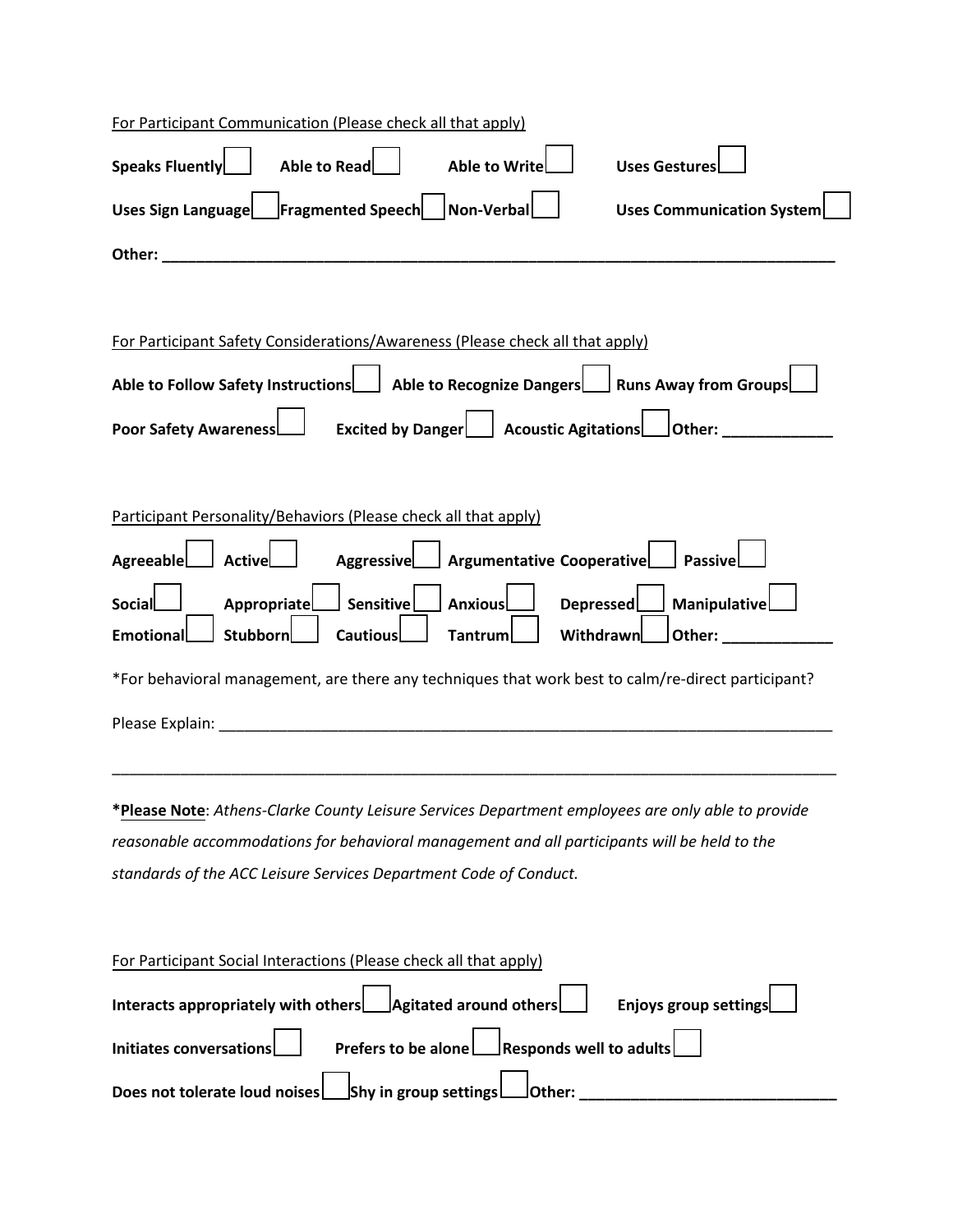| Participant Medical Precautions/Concerns (Please check all that apply)                                   |  |  |  |  |  |
|----------------------------------------------------------------------------------------------------------|--|--|--|--|--|
| <b>Seizure</b><br>Allergies<br><b>Diabetes</b><br>Injuries<br>Incontinence<br>Pain<br><b>Diet</b>        |  |  |  |  |  |
| Coordination<br><b>Balance</b><br><b>Gait Problems</b><br><b>Swallowing</b><br>Weakness                  |  |  |  |  |  |
| Cognitive Concerns                                                                                       |  |  |  |  |  |
|                                                                                                          |  |  |  |  |  |
|                                                                                                          |  |  |  |  |  |
| *Please Note: Athens-Clarke County Leisure Services Department employees are unable to distribute        |  |  |  |  |  |
| routine medications and/or assist with toileting.                                                        |  |  |  |  |  |
|                                                                                                          |  |  |  |  |  |
| For Participant Swimming Experience (Please check all that apply)                                        |  |  |  |  |  |
| Swims Independently<br><b>Unable to Swim</b><br><b>Swims with Life Jacket</b><br><b>Fears Wate</b>       |  |  |  |  |  |
| Wears Goggles <b>No. 1998</b> Understands Pool Rules<br>Enjoys Swimming<br><b>Wears Ear Plugs</b>        |  |  |  |  |  |
| Able to Swim with Assistance, Please Explain: ___________________________________                        |  |  |  |  |  |
|                                                                                                          |  |  |  |  |  |
|                                                                                                          |  |  |  |  |  |
|                                                                                                          |  |  |  |  |  |
|                                                                                                          |  |  |  |  |  |
| YES<br>ΝO                                                                                                |  |  |  |  |  |
| Does the Participant Require the use of a Service Animal?                                                |  |  |  |  |  |
| If YES, please explain services the animal is providing to the participant: <b>All Accepts</b> 2014 1997 |  |  |  |  |  |
|                                                                                                          |  |  |  |  |  |
|                                                                                                          |  |  |  |  |  |
| <b>NO</b><br><b>YES</b>                                                                                  |  |  |  |  |  |